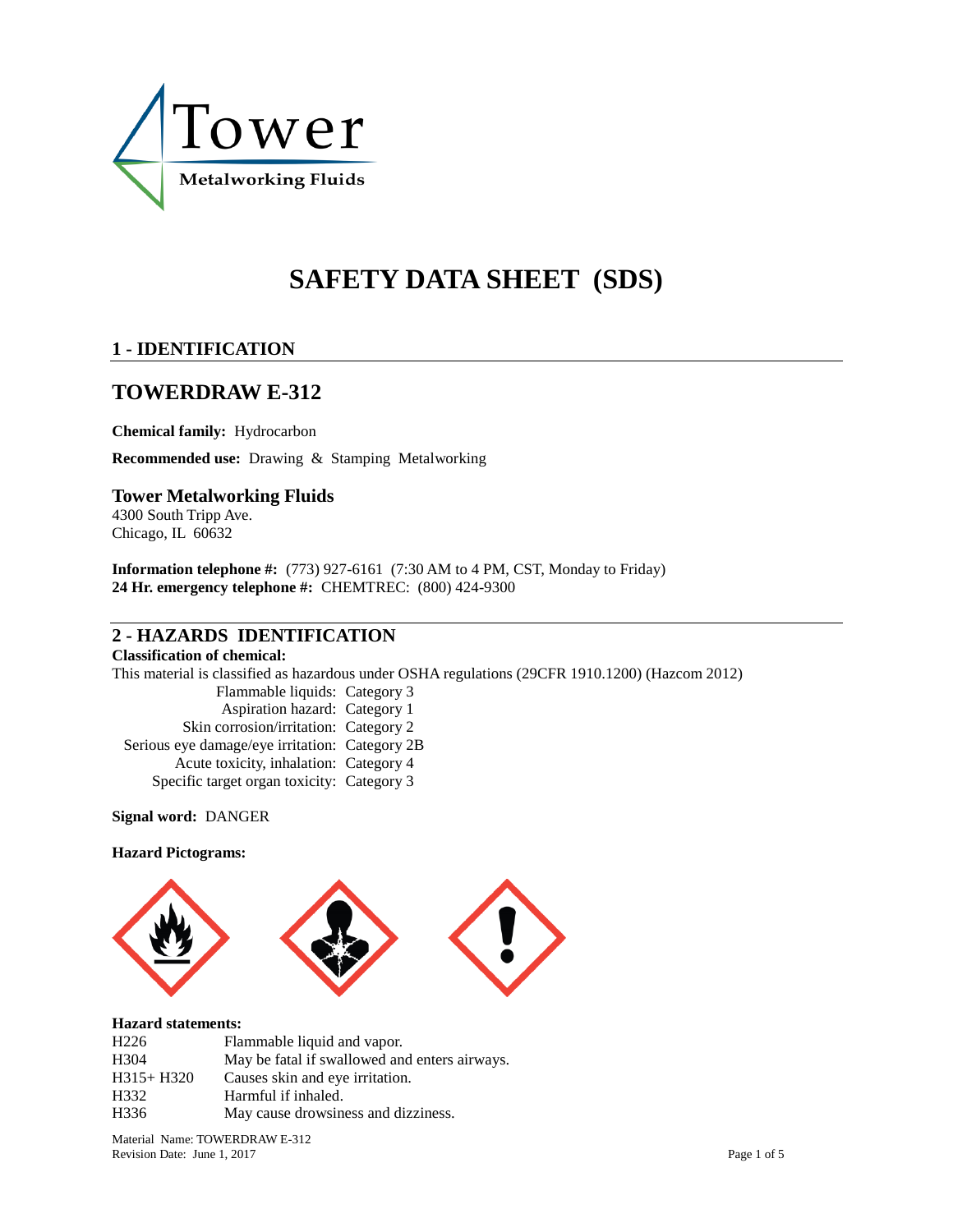

#### **Precautionary statements:**

| <b>Prevention</b>    |                                                                                          |
|----------------------|------------------------------------------------------------------------------------------|
| P <sub>210</sub>     | Keep away from sparks, open flames, hot surfaces. No smoking.                            |
| P <sub>233</sub>     | Keep container tightly closed.                                                           |
| P <sub>240</sub>     | Ground container and receiving equipment.                                                |
| P <sub>241</sub>     | Use explosion-proof electrical and equipment.                                            |
| P <sub>242</sub>     | Use only non-sparking tools.                                                             |
| P <sub>243</sub>     | Take precautionary measures against static discharge.                                    |
| P <sub>261</sub>     | Avoid breathing vapors/mist.                                                             |
| P <sub>264</sub>     | Wash contact area thoroughly after handling.                                             |
| P <sub>271</sub>     | Use only outdoors or in well-ventilated areas.                                           |
| P <sub>280</sub>     | Wear chemical resistant gloves, goggles and face shield.                                 |
| <b>Response</b>      |                                                                                          |
| $P301 + P310$        | IF SWALLOWED: Immediately call a POISON CENTER / doctor.                                 |
| $P303 + P361 + P353$ | IF ON SKIN (or hair): Take off immediately all contaminated clothing. Rinse skin with    |
| water/shower.        |                                                                                          |
| $P304 + P340$        | IF INHALED: Remove person to fresh air and keep comfortable for breathing.               |
| P312                 | Call a POISON CENTER / doctor if you feel unwell.                                        |
| $P305 + P351 + P338$ | IF IN EYES: Rinse cautiously with water for several minutes. Remove contact lenses, if   |
|                      | present and easy to do. Continue rinsing.                                                |
| P331                 | Do NOT induce vomiting.                                                                  |
| $P332 + P313$        | If skin irritation occurs: Get medical advice/attention.                                 |
| P337+P313            | If eye irritation persists: Get medical advice/ attention.                               |
| P370+P378            | In case of fire: Use water fog, foam, dry chemical or carbon dioxide to extinguish.      |
| <b>Storage</b>       |                                                                                          |
| P403+P235            | Store in a well-ventilated place. Keep cool.                                             |
| P405                 | Store locked up.                                                                         |
| <b>Disposal</b>      |                                                                                          |
| P <sub>501</sub>     | Dispose of contents/ containers in accordance with federal, state and local regulations. |

### **3 - COMPOSITION/ INFORMATION ON INGREDIENTS**

| Chemical name                               | CAS#       | <b>Concentration</b> |
|---------------------------------------------|------------|----------------------|
| Distillates (petroleum), hydrotreated light | 64742-47-8 | $95 - 100 %$         |

### **4 - FIRST-AID MEASURES**

#### **Description of first aid measures:**

Inhalation: If overexposure occurs, remove to fresh air. If breathing is irregular or has stopped, apply artificial respiration by trained personnel. Seek medical attention immediately.

Ingestion: Do NOT induce vomiting. Get medical attention immediately. Wash out mouth with water. Remove to fresh air and keep at rest in comfortable position. Aspiration hazard if swallowed. Can enter the lungs and cause damage. If vomiting occurs spontaneously, keep head low below hips so that stomach content doesn't get into the lungs.

Skin: Wash with warm water and mild soap. Remove contaminated clothing. Get medical attention if irritation develops or persists.

Eye: Immediately flush with water for 15 minutes or until irritation subsides occasionally lifting the upper and lower eyelids. Remove contact lenses if present, continue rinsing for at least 10 minutes. Get medical attention if irritation persists.

#### **Symptoms and effects, both acute and delayed:**

Acute: Drying and defatting of skin. Eye irritation. Excessive inhalation may cause anesthesia, dizziness, nausea. May be fatal if swallowed and enters the airways. Irritating to mouth, throat and stomach.

Chronic: Prolonged or repeated skin contact may tend to remove natural oils, resulting in development of dermatitis. No other significant effects or critical hazards known.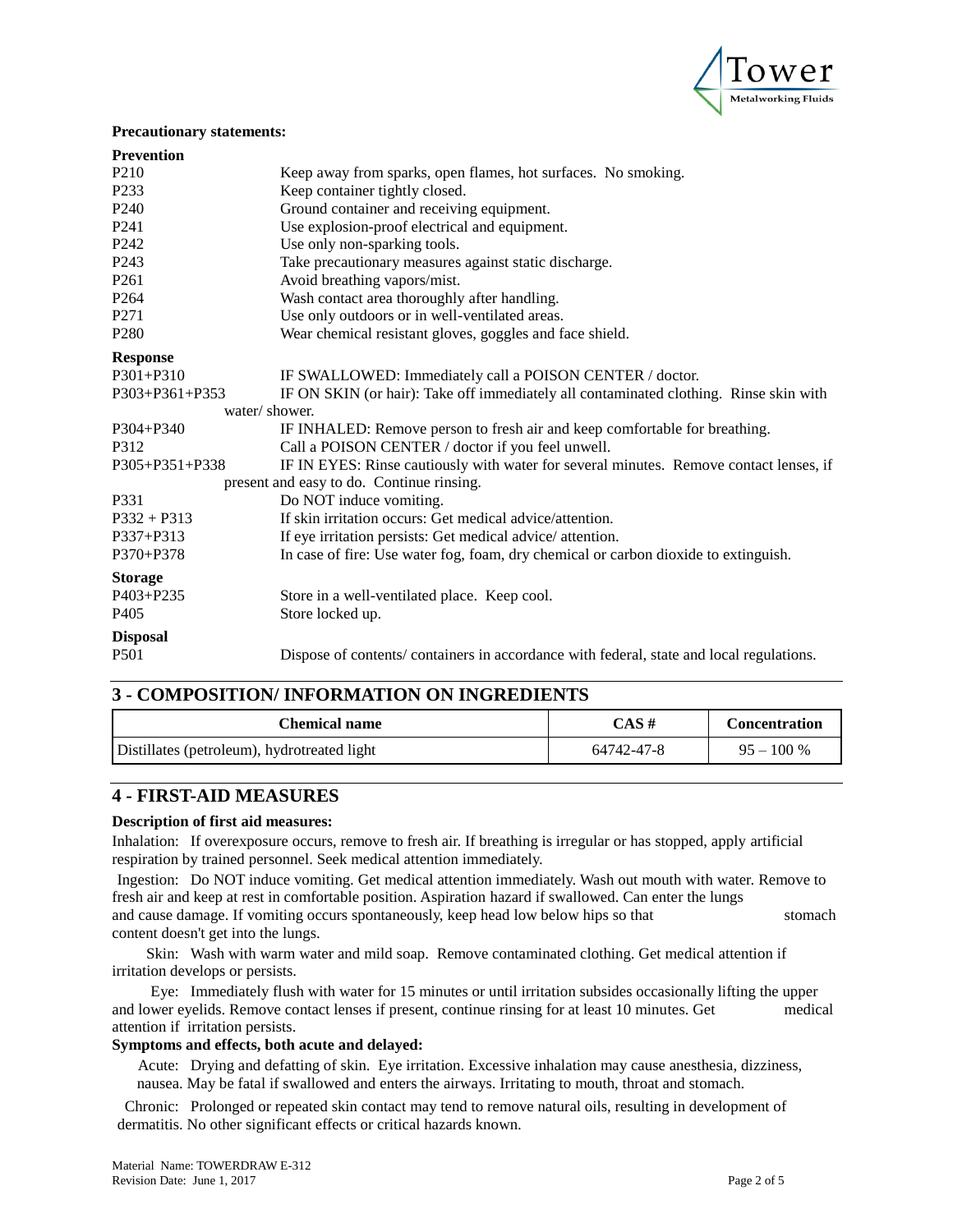

### **5 - FIRE-FIGHTING MEASURES**

#### **Extinguishing media:**

Suitable: Use carbon dioxide  $(CO_2)$ , water spray (fog) or foam, dry chemical to extinguish flames. Unsuitable: Do not use straight streams of water, as this will spread the fire.

**Specific hazards and combustion products:** Combustible liquid. Typical hydrocarbon combustion products upon ignition. Vapors are flammable and heavier than air. Vapors may travel across the ground and reach remote ignition sources causing a flashback fire danger. Fire water contaminated with this material must be contained and prevented from being discharged to any waterway, sewer or drain.

**Special protective equipment and precautions for fire-fighters:** Use standard protective equipment and in enclosed spaces, self-contained breathing apparatus (SCBA) with a full face-piece operated in positive pressure mode. Water spray and water fog can be used to cool fire exposed surfaces and to protect personnel.

### **6 - ACCIDENTAL RELEASE MEASURES**

**Personal precautions, protective equipment and emergency procedures:** All persons dealing with the spill should wear appropriate personal protective equipment. Keep others away from spill. Restrict access to area until the spill has been cleaned up. Extinguish all sources of ignition. Avoid breathing vapor or mist.

**Methods and materials for containment and cleaning up:** Extinguish all sources of ignition. Stop leak if without risk. Move containers from spill area. Flush with water into retaining area and soak up in absorbent medium. Transfer to suitable containers. If spill enters sewer, notify proper authorities. Dispose of via a licensed waste disposal contractor.

### **7 - HANDLING AND STORAGE**

**Precautions for safe handling:** Use appropriate personal protective equipment. Do not swallow or breath vapor. Avoid contact with skin, eyes and clothing. Use only with adequate ventilation. Use proper bonding and/or grounding procedures. Prevent small spills and leakage to avoid slip hazard. Material can accumulate static charges which may cause and electrical spark (ignition source). Store and use away from heat, sparks, open flame or any other ignition source.

**Conditions for safe storage:** Keep containers tightly closed when not in use. Store in cool, dry conditions and in a segregated area away from sources of ignition. Store in well ventilated area. Store locked up and in accordance with local regulations.

**Incompatible materials:** Strong oxidizing agents.

### **8 - EXPOSURE CONTROLS/ PERSONAL PROTECTION**

#### **Exposure limits:**

| Source                   | Form  | Limit/ Standard |                                 | Note                      |
|--------------------------|-------|-----------------|---------------------------------|---------------------------|
| Distillates (petroleum), | Vapor | ACGIH           | $212$ ppm,                      | <b>Total Hydrocarbons</b> |
| hydrotreated light       |       | TI U            | $1200 \text{ mg/m}^3$ 8 hour(s) |                           |

**Engineering controls:** The level of protection and types of controls necessary will vary depending upon potential exposure conditions. Control measures to consider: Adequate ventilation should be provided so that exposure limits are not exceeded. Use explosion-proof ventilation equipment.

**Individual protection measures and personal protective equipment:** Splash goggles, neoprene or nitrile chemical resistant gloves, chemical resistant apron if exposure is likely to be prolonged or repeated. If engineering controls do not maintain airborne contaminant concentrations at a level which is adequate to protect worker health, an approved respirator may be appropriate. Types of respirators to be considered for this material include a half-face filter respirator. For high airborne concentrations, use a NIOSH/MSHA approved air-supplied respirator.

### **9 - PHYSICAL AND CHEMICAL PROPERTIES**

**Appearance:** Water white liquid **Odor:** Mild hydrocarbon. **Odor threshold:** Data currently unavailable **Product pH:** N/A **Freezing point:** Data currently unavailable **Boiling point:** 310ºF (154ºC) - 320ºF (160ºC)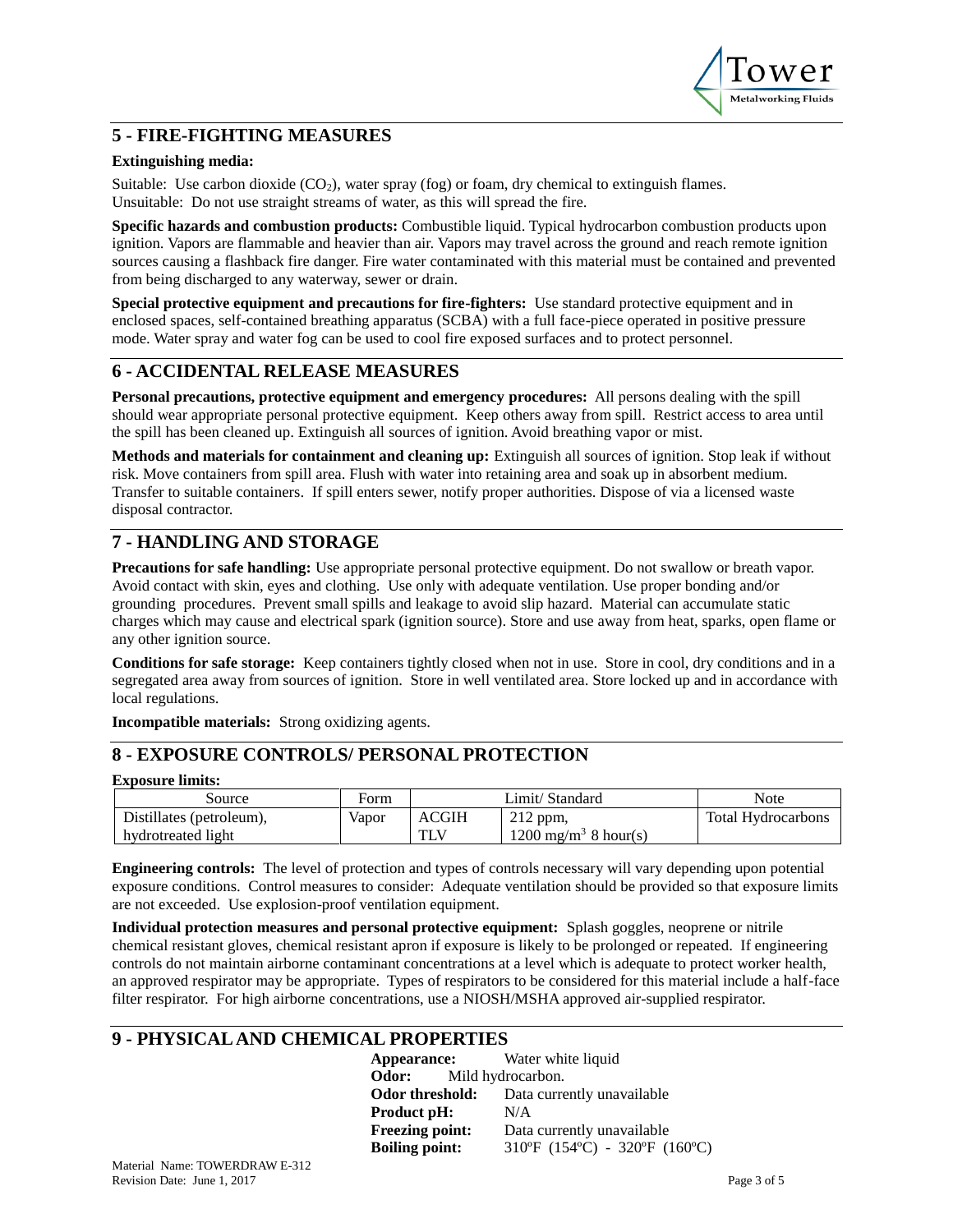

**Flash point:** 105°F (40.6°C) [ASTM D-56] Evaporation rate:  $0.08$  (nButyl Acetate= $1$ ) **Flammability:** Data currently unavailable. **Upper/lower flammability limits:** LEL: 1.0% UEL: 6.0% **Vapor pressure:** 2 mm Hg at 20ºC **Vapor density:** 5 at 101 kPa [calculated] (Air=1) **Relative density:** 0.77 **Solubility:** Negligible solubility in water. **Partition coefficient (n-octanol/water):** Information not available. **Auto-ignition temperature:** 500ºF (260ºC) **Decomposition temperature:** Information not available. **Viscosity:** <1.8 cSt @ 100°F) **VOC:** 724 gm/L [EPA Method 24]

### **10 - STABILITY AND REACTIVITY**

**Chemical stability:** Material is stable under normal conditions.

**Possibility of hazardous reactions:** Hazardous polymerization does not occur.

**Conditions to avoid:** Avoid heat, sparks, open flames and other ignition sources. Do not pressurize, cut, weld, braze, solder, drill, grind or expose containers to heat or sources of ignition. Do not allow vapor to accumulate in low or confined areas.

**Incompatible materials:** Strong oxidizing agents.

**Hazardous decomposition products:** Material does not decompose at ambient temperatures. Typical hydrocarbon combustion products upon ignition.

### **11 - TOXICOLOGICAL INFORMATION**

#### **Information on likely routes of exposure:**

Inhalation: Low toxicity: LC50 greater than near-saturated vapor concentration. / 1 hours, Rat.

Ingestion: Expected to be of low toxicity:  $LD50 > 2,000$  mg/kg, Rat.

Skin: Expected to be of low toxicity:  $LC50 > 2,000$  mg/kg, Rat.

Eye: Not anticipated.

#### **Potential symptoms of exposure:**

Inhalation: Symptoms may include nausea or vomiting, headache, drowsiness/fatigue, dizziness/vertigo, unconsciousness.

Ingestion: Aspiration hazard. Irritating to mouth, throat and stomach.

Skin: Symptoms may include irritation, redness.

Eye: Symptoms may include pain or irritation, watering, redness.

#### **Toxicological data:**

Ingestion Toxicity: LD50 > 2,000 mg/kg, Rat. Skin Toxicity: LD50 > 2,000 mg/kg, Rat.

**NTP, IARC or OSHA carcinogen:** None of the constituents of this product have been identified as possible or proven carcinogens by NTP, IARC, or OSHA.

### **12 - ECOLOGICAL INFORMATION**

**Ecotoxicity:** Acute Toxicity:

| Fish:                  | Low toxicity: LC/ED/IC50 $> 1,000$ mg/L            |
|------------------------|----------------------------------------------------|
| Aquatic Invertebrates: | Low toxicity: LC/ED/IC50 $> 1,000$ mg/L            |
| Algae:                 | Low toxicity: LC/ED/IC50 $> 1,000$ mg/L            |
| Microorganisms:        | Expected to be toxic: $1 < LC/EC/IC50 < = 10$ mg/L |

**Persistence and degradability:** Readily biodegradable. Oxidizes rapidly by photo-chemical reactions in air.

**Bioaccumulative potential:** Not expected to bioaccumulate.

**Mobility in soil:** Adsorbs to soil and has low mobility.

**Other adverse effects:** None known.

### **13 - DISPOSAL CONSIDERATIONS**